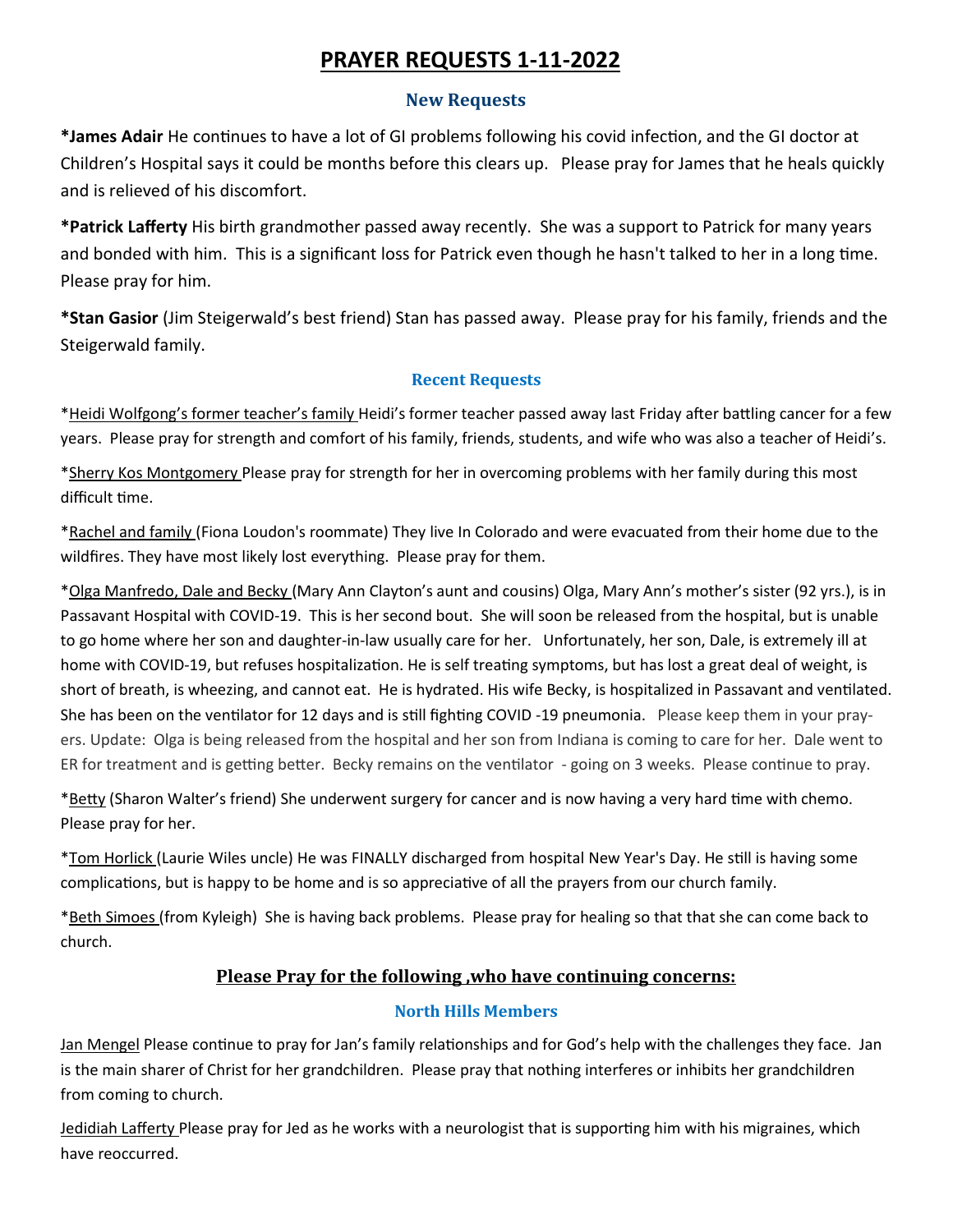Joan Wolfgong She had a procedure to place a shunt intended to stop the buildup of fluid in her abdomen. It will take a few weeks to determine how successfully the procedure controls the symptoms of her condition. Thank you for your prayers and we ask you to continue to pray that the procedure was fully efficacious.

Kat & George Gardner Continued prayers for Kat as she battles cancer. Also, pray for George's health as he helps Kat.

Wilma Prochaska She has a heart condition that restricts her activity and her ability to get out. Please pray for her.

## **Friends and Family**

Cindy Nuckolls (Vivian Parker's daughter's, Holly, Mother-in-law) Her cancer has metastasized and Cindy is struggling with her chemo. Please keep her in prayer.

Dennis Prochaska (Wilma Prochaska's nephew) Please pray for Dennis's strength and comfort. Also pray for his family. He is diagnosed with ALS (Lou Gehrig's disease). Update: Dennis is now in need of help with his daily activities. His three grown sons, who don't live far and his fiancé are all sharing the responsibility. They are taking it one day at a time. Please pray for strength and peace for all of them.

Drew (Seth Tichenor's good friend's brother) He has been diagnosed with stage 4 pancreatic cancer. He is in his early 40s and is receiving chemo. Please pray for comfort as he and the family deal with this.

Jenny Lafferty's mom Her scans were clear other than her lung. Surgery to remove her upper lobe of one lung will be in 4-6 weeks.

Justin Aikens (Susan Parson's brother) He is in need of a living donor for a liver transplant. Please pray that he is able to find a match/someone willing to donate part of their liver for him very soon.

Karen & 12 year old son (Phyllis Renner's co-worker) Karen's son was diagnosed with Lymphoma and will have to undergo chemotherapy. Please pray for them.

Katelyn Dougan (the Feather's friend) Katelyn was diagnosed with stage 1 breast cancer and has already started chemo. Please keep her and her family in your prayers throughout the next several months of treatment.

Levi and Lainey Chisholm (Friends of the Steigerwalds) They are 2 year old twins that had a bad accident. Praises that Lainey is coming along! But, Levi is showing signs of severe brain damage. Please pray for healing for both with special prayers of a miracle for Levi.

Louise Craft **(**Amy McCumsey's aunt) Please pray for her as she has colon cancer. Prayers for continued positive health are appreciated.

Matthew Lafferty's Grandmother She has been diagnosed with grade 1 cancer. Please pray for God to take away her cancer.

Millie (Walt Rauch's mom) She has finished her radiation and chemo treatments for throat cancer. She is being encouraged to eat soft foods. A scan will be done in a couple months to see how the tumor has been affected. Please continue to pray for her.

Pam Kos (Tom Kos's sister-in-law) Prayers while she continues her kidney dialyses.

Pat (Jenny Lafferty's aunt) She was diagnosed with a very aggressive lung cancer that has already spread many places in her body. She has less than three months to live without treatment. She, however, is choosing treatment of chemo and radiation. She is in a lot of pain. Please pray for her healing.

Riley Faith (Phyllis Renner's friend's granddaughter) She is 4 years old and fighting stage 4 cancer.